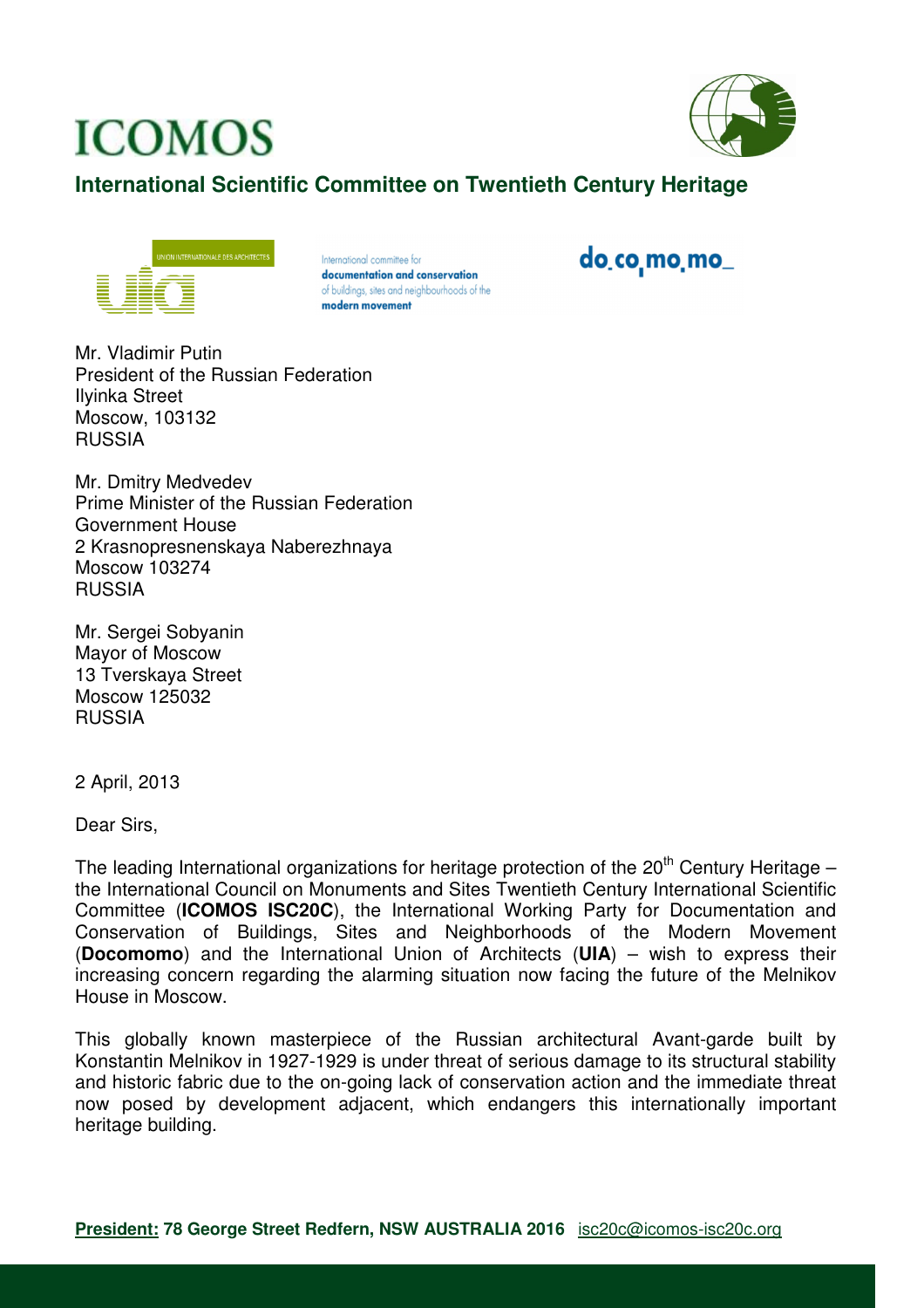

ICOMOS, Docomomo and UIA have previously investigated this case and adopted the special **'Resolution on Konstantin Melnikov's House and Collection'** at a meeting of international heritage experts and advisers in 2006 – the International Conference Heritage at Risk –Preservation of 20<sup>th</sup>-Century Architecture and World Heritage (Moscow), which was forwarded to Russian authorities for consideration and action.

In 2011, ICOMOS, the UNESCO adviser on cultural heritage under the World Heritage Convention, once again emphasized its concern by a special Resolution on '**Russian Architectural Avant-garde**' which was unanimously adopted by a meeting of international heritage experts at the 17<sup>th</sup> ICOMOS General Assembly in Paris, and also forwarded, but without response.

We therefore now appeal directly to you for intervention. Both these international resolutions stress that the outstanding heritage significance of Melnikov's work is at serious risk of damage.

There is an urgent need for a clear conservation-based strategy to be developed by Russian authorities to direct the future conservation and management of this uniquely Russian contribution to global architectural heritage.

Urgent steps need to be undertaken to prevent negative development impacts in its vicinity and to improve the conservation situation for the house and studio of Melnikov.

Specifically, we are concerned that the demolition works which have been carried out in August 2012 in the near vicinity to the Melnikov House and construction works started in February 2013, pose a significant risk to the structural stability of the building. Realization of an architectural project of a new multifunctional centre at Arbat Street, 41 with deep underground parking will dramatically change the hydro-geology and drainage system of the Melnikov site. The situation is also exacerbated by the underlying geological structure of the land and the delicate nature of the construction.

This could lead to irreversible effects and finally to fatal damage of Melnikov's architectural masterpiece, a building which is internationally published and well-recognized as an outstanding item of Russia's architectural contribution to Twentieth Century architecture. ICOMOS Twentieth Century International Scientific Committee (ICOMOS ISC20C) is launching Heritage Alert action to prevent further destruction.

The International Scientific Committee for Twentieth Century Heritage of ICOMOS, Docomomo and the International Union of Architects now urgently ask you to take direct steps to prevent further neglect and stagnation of this uniquely Russian heritage resource of the Twentieth Century. We are calling for:

• A halt to the construction works started in February 2013 in vicinity to the Melnikov House (Arbat Street, 41) and to carry out urgent works for consolidation of a loadcarrying framework and foundations of this world famous heritage resource;